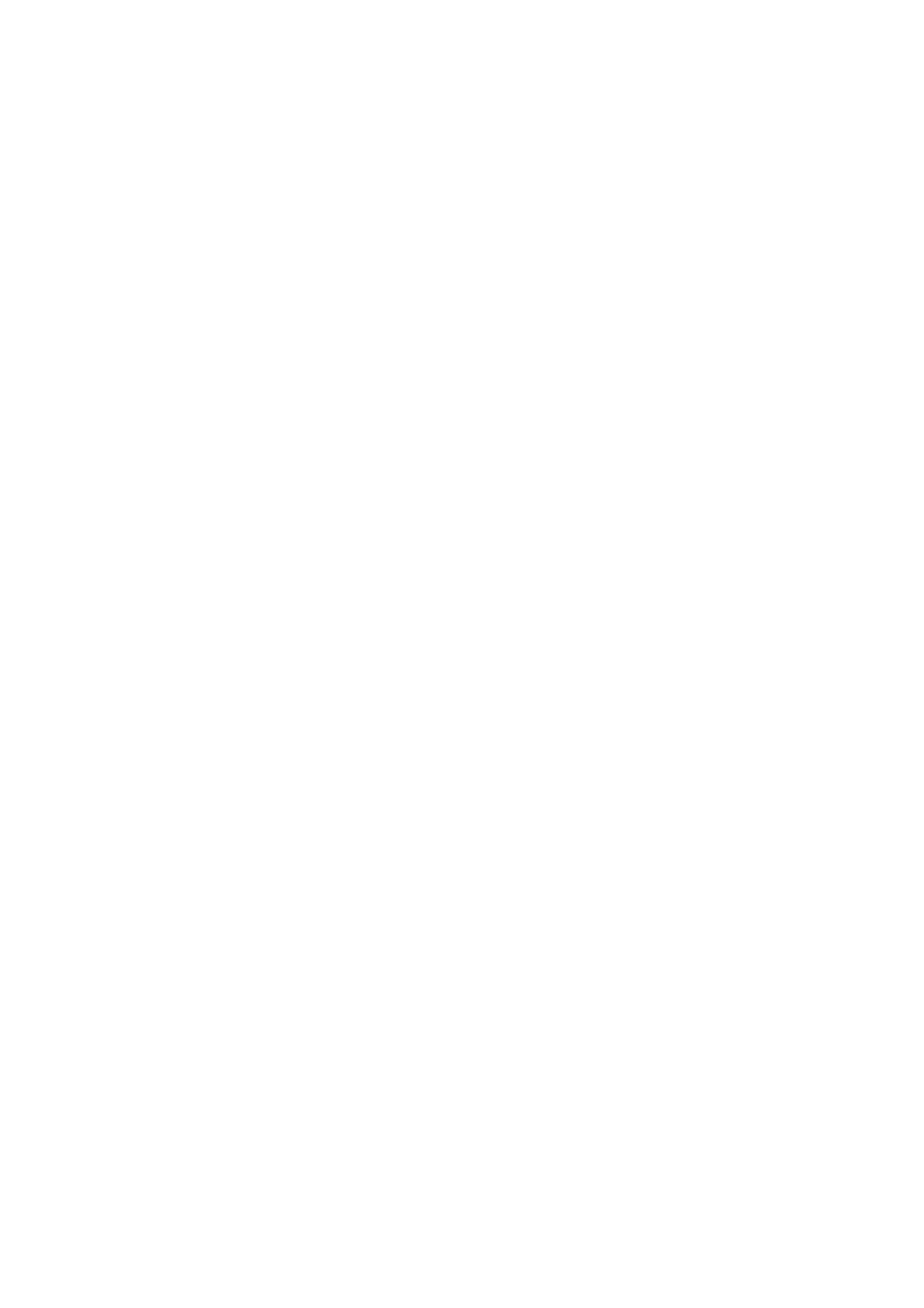

### *Number* 3 *of* 2019

### **PERSONAL INJURIES ASSESSMENT BOARD (AMENDMENT) ACT 2019**

### **CONTENTS**

### Section

- 1. [Definition](#page-4-0)
- 2. [Amendment of section 13 of Principal Act](#page-4-1)
- 3. [Amendment of section 14 of Principal Act](#page-5-2)
- 4. [Amendment of section 17 of Principal Act](#page-5-1)
- 5. [Amendment of section 22 of Principal Act](#page-5-0)
- 6. [Amendment of section 49 of Principal Act](#page-6-2)
- 7. [Amendment of section 50 of Principal Act](#page-6-1)
- 8. [Costs in proceedings where claimant or respondent does not comply with request of](#page-6-0) [assessors](#page-6-0)
- 9. [Amendment of section 54 of Principal Act](#page-8-2)
- 10. [Amendment of section 54A of Principal Act](#page-8-1)
- 11. [Amendment of section 56 of Principal Act](#page-8-0)
- 12. [Amendment of section 57 of Principal Act](#page-9-1)
- 13. [Remittance by Board of moneys to Minister](#page-9-0)
- 14. [Amendment of section 79 of Principal Act](#page-10-1)
- 15. [Short title, commencement and collective citation](#page-10-0)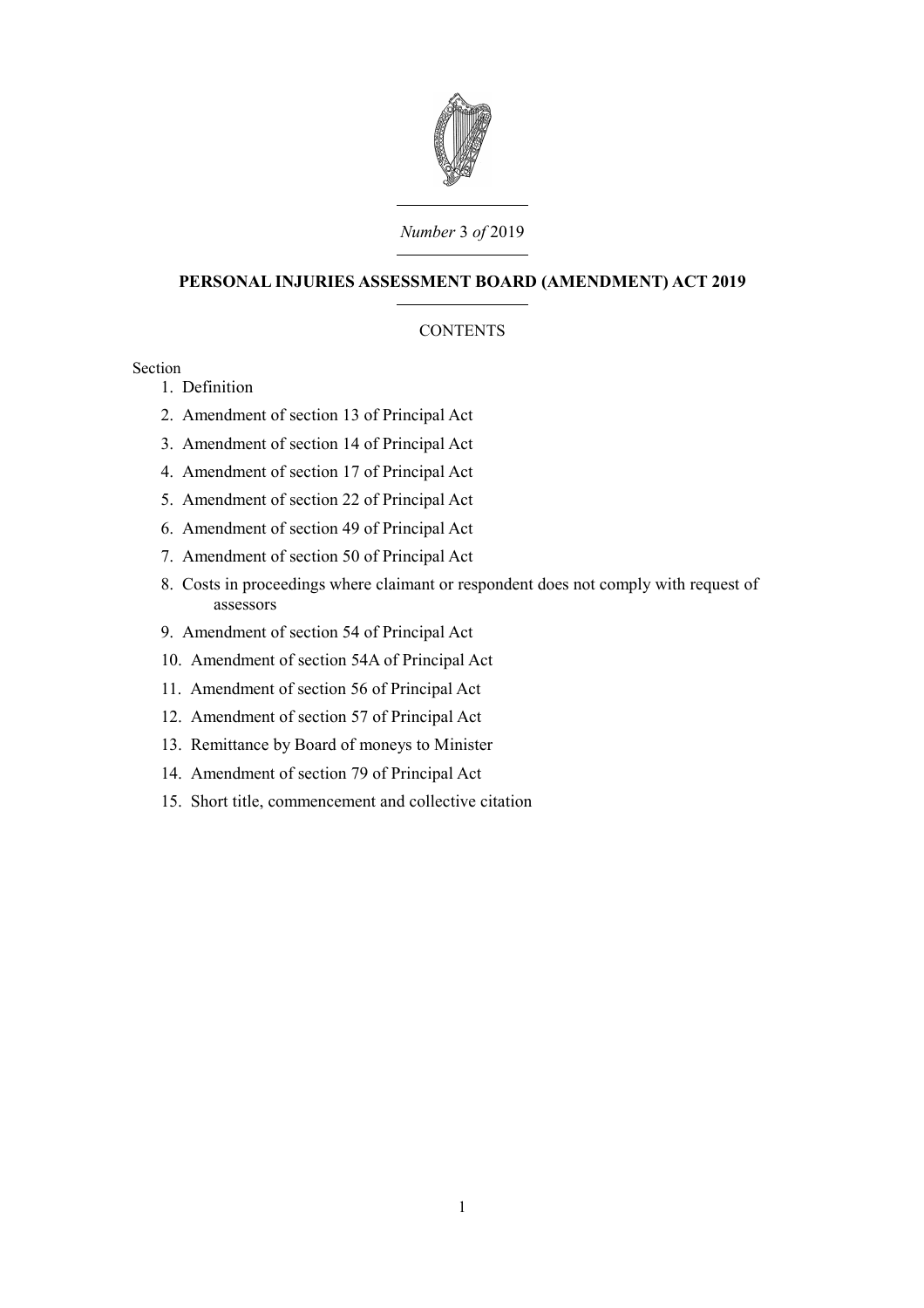ACTS REFERRED TO

Civil Liability Act 1961 (No. 41) European Parliament Elections Act 1997 (No. 2) Personal Injuries Assessment Board Act 2003 (No. 46) Personal Injuries Assessment Board Acts 2003 and 2007 Statute of Limitations (Amendment) Act, 1991 (No. 18) Statute of Limitations, 1957 (No. 6)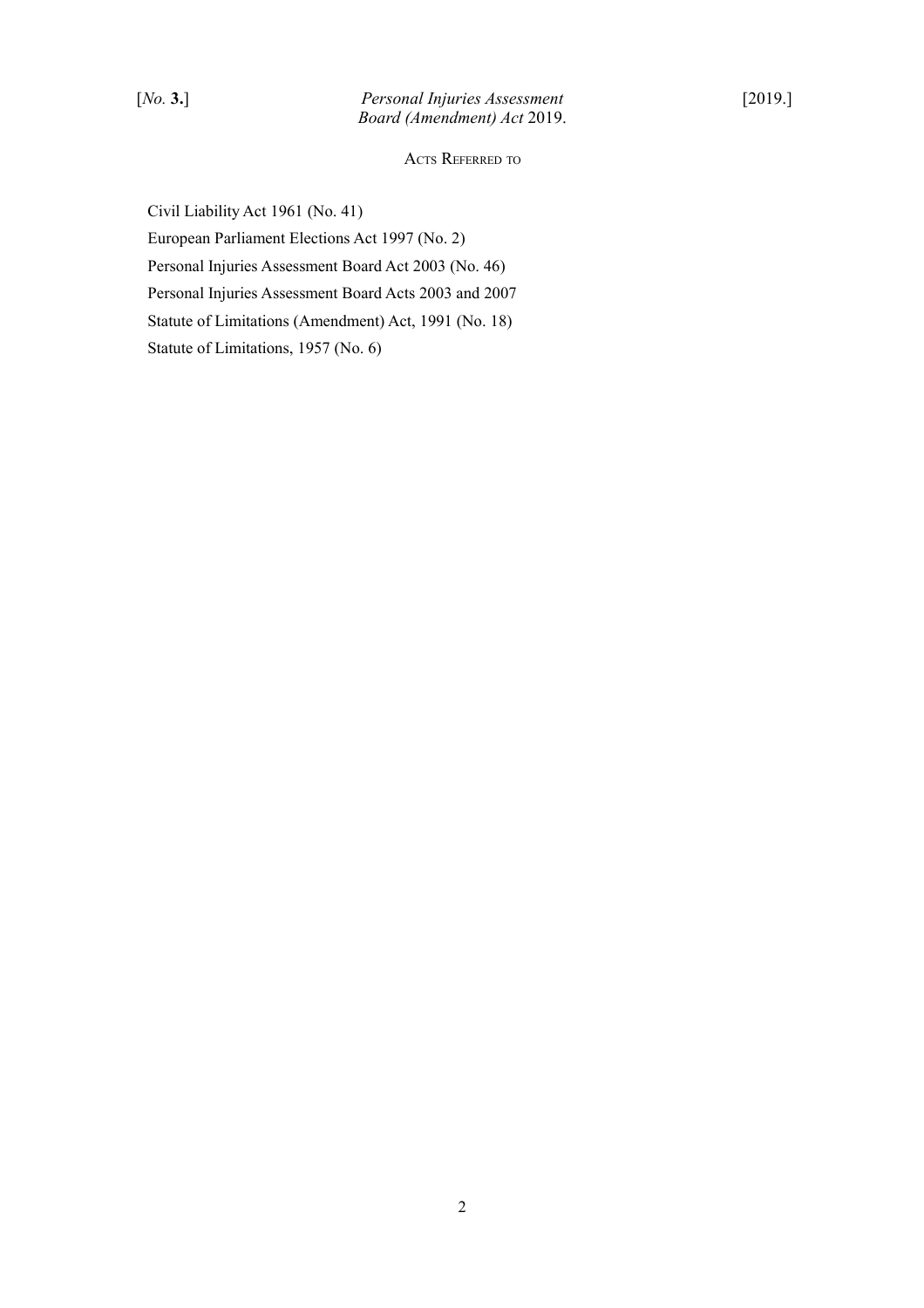

# **PERSONAL INJURIES ASSESSMENT BOARD (AMENDMENT) ACT 2019**

An Act to amend and extend the Personal Injuries Assessment Board Act 2003; and to provide for related matters. [25*th February*, 2019]

## **Be it enacted by the Oireachtas as follows:**

## <span id="page-4-0"></span>**Definition**

**1.** In this Act, "Principal Act" means the Personal Injuries Assessment Board Act 2003.

## <span id="page-4-1"></span>**Amendment of section 13 of Principal Act**

- **2.** (1) Section 13 of the Principal Act is amended—
	- (a) by the substitution of the following subsection for subsection (1):
		- "(1) (a) As soon as practicable after receipt of an application under section 11, the Board may serve a preliminary notice on the person or each of the persons who the claimant alleges in the application is or are liable to him or her in respect of the relevant claim (who or each of whom is referred to in this Part as a 'respondent') notifying the respondent of the relevant claim.
			- (b) As soon as practicable after receipt of—
				- (i) an application under section 11,
				- (ii) a report prepared by a medical practitioner under section  $11(3)$ (c), and
				- (iii) the charge imposed on the claimant pursuant to regulations made under section 22(1),
					- the Board shall serve the following notice on the respondent.",

### and

- (b) in subsection (2), by the substitution of "That notice under subsection  $(1)(b)$ " for "That notice".
- (2) The amendments effected by *subsection (1)* shall apply to applications made under section 11 of the Principal Act after the coming into operation of this section.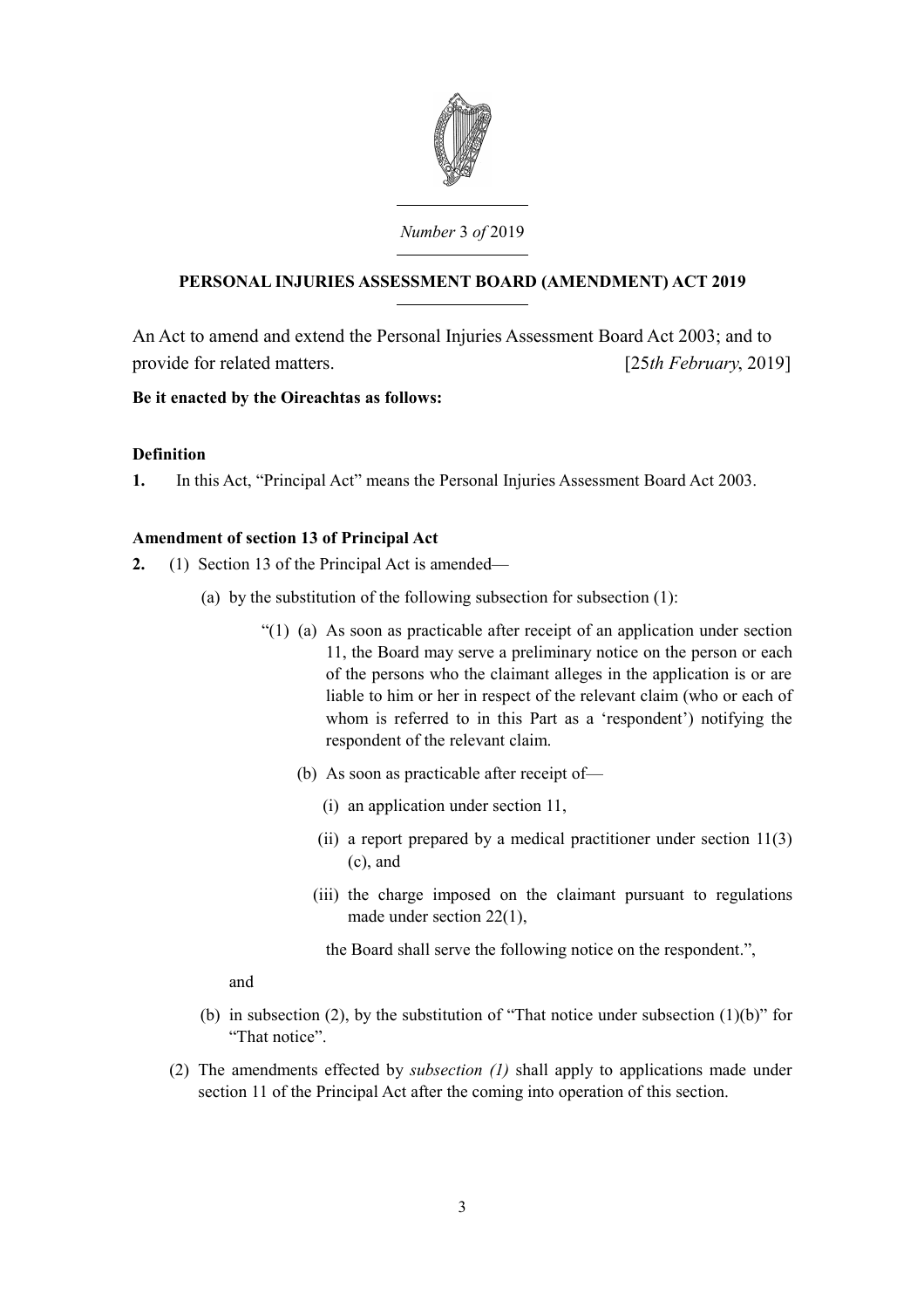#### <span id="page-5-2"></span>**Amendment of section 14 of Principal Act**

- **3.** Section 14 of the Principal Act is amended—
	- (a) in subsection  $(1)(a)$ , by the substitution of "a notice served under section 13(1) (b)" for "a notice under section 13", and
	- (b) in subsection (2), by the substitution of "a notice served under section  $13(1)(b)$ " for "a notice under section 13".

#### <span id="page-5-1"></span>**Amendment of section 17 of Principal Act**

- **4.** Section 17(1)(b) of the Principal Act is amended—
	- (a) in subparagraph (v), by the substitution of "them, or" for "them.", and
	- (b) by the insertion of the following subparagraphs after subparagraph  $(v)$ :
		- "(vi) the notice under section  $13(1)(b)$  on the person or each of the persons who the claimant alleges in the application is or are liable to him or her in respect of the relevant claim cannot be served on, or given, or issued to the person in accordance with section 79, or
		- (vii) the respondent has notified the Board of his or her intention not to accept the assessment when made, or
		- (viii) in its opinion, the relevant claim falls within a class of relevant claims to which Regulation (EC) No. 864/2007 of the European Parliament and of the Council of  $11$  $11$  July  $2007<sup>1</sup>$  on the law applicable to non-contractual obligations (Rome II) applies, or
			- (ix) in its opinion, the relevant claim falls within a class of relevant claims where a settlement has been negotiated for the benefit of a minor or person of unsound mind (including a dependant minor or person of unsound mind where the relevant claim arises from fatal injuries) to be approved by the court.".

#### <span id="page-5-0"></span>**Amendment of section 22 of Principal Act**

- **5.** Section 22 of the Principal Act is amended by the substitution of the following subsection for subsection (4):
	- "(4) Different amounts may be specified in regulations under subsection  $(1)$ —
		- (a) for the purposes of subsection  $(2)(b)$ 
			- (i) in relation to different classes of relevant claim, and
			- (ii) in relation to different stages of a relevant claim,

and

<span id="page-5-3"></span><sup>1</sup> OJ No. L 199, 31.7.2007, p.40.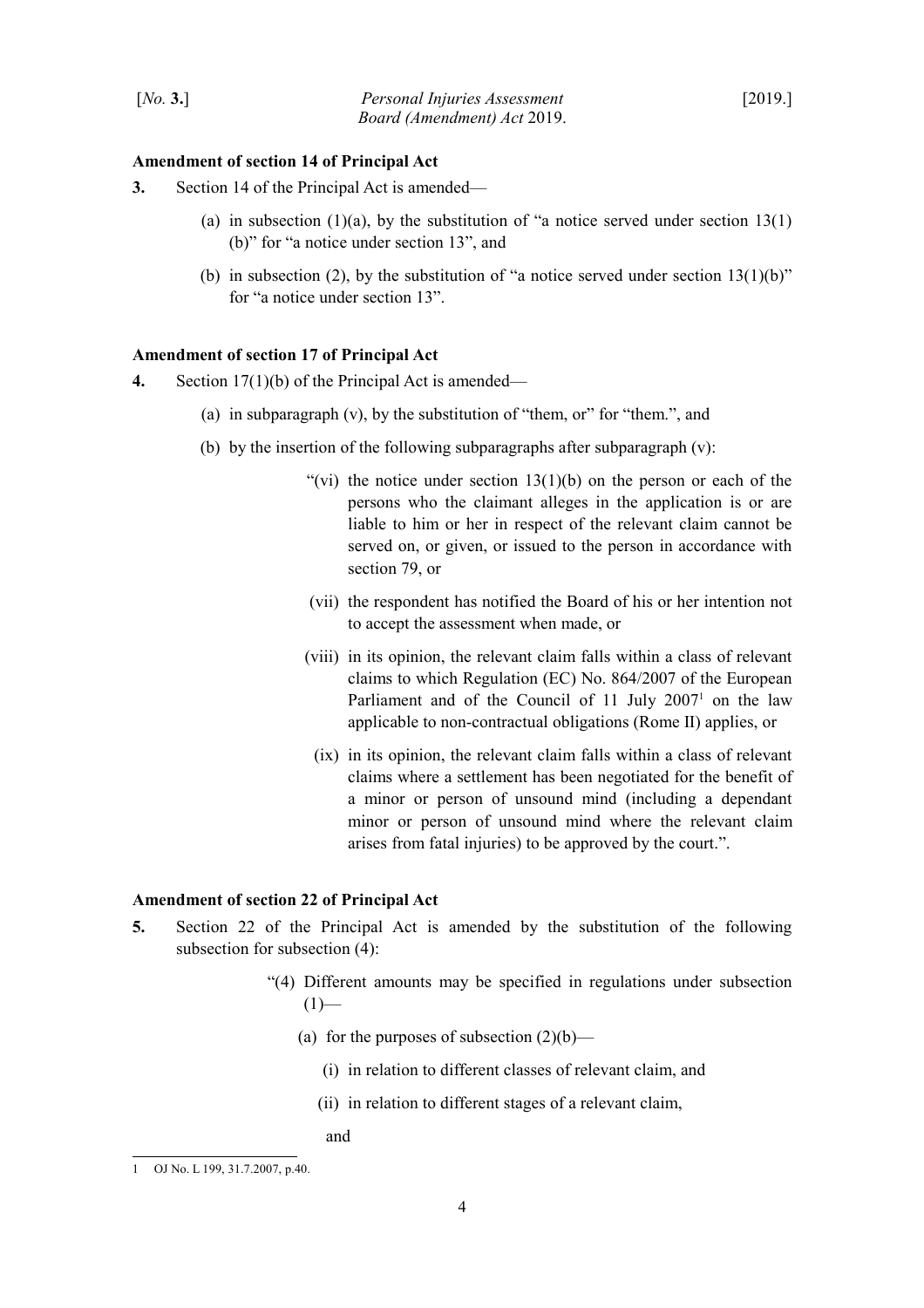(b) for the purposes of subsection  $(2)(a)$  and  $(b)$  in relation to the submission of documents in electronic and paper form.".

### <span id="page-6-2"></span>**Amendment of section 49 of Principal Act**

**6.** Section 49 of the Principal Act is amended, in subsection (3), by the substitution of "the notice served under section 13(1)(b)" for "the notice served under section 13".

### <span id="page-6-1"></span>**Amendment of section 50 of Principal Act**

- **7.** (1) The Principal Act is amended by the substitution of the following section for section 50:
	- **"50.** In reckoning any period of time for the purpose of any applicable limitation period in relation to a relevant claim (including any limitation period under the Statute of Limitations, 1957, section 9(2) of the Civil Liability Act 1961, the Statute of Limitations (Amendment) Act, 1991 and an international agreement or convention by which the State is bound)—
		- (a) the period beginning on the making of an application under section 11 in relation to the claim and ending 6 months from the date of issue of an authorisation under, as appropriate, section 14, 17, 32, 36 or 49 shall be disregarded insofar as it relates to one or more respondents named at the time of the application made under section 11, or
		- (b) the period beginning on the addition of a further respondent or respondents in relation to the claim and ending 6 months from the date of issue of an authorisation under, as appropriate, section 14, 17, 32, 36 or 49 or rules under section 46(3)(b) shall be disregarded insofar as it relates to such further respondent or respondents.".
	- (2) The amendment effected by *subsection (1)* shall apply to applications made under section 11 of the Principal Act after the coming into operation of this section.

## <span id="page-6-0"></span>**Costs in proceedings where claimant or respondent does not comply with request of assessors**

**8.** (1) The Principal Act is amended by the insertion of the following section after section 51B:

**"51C.**(1) This section applies to a relevant claim where—

- (a) the assessors have requested the claimant to furnish to them additional information or documents pursuant to section 23(1) and the claimant has not complied with that request,
- (b) the assessors have requested the respondent or respondents to furnish to them additional information or documents pursuant to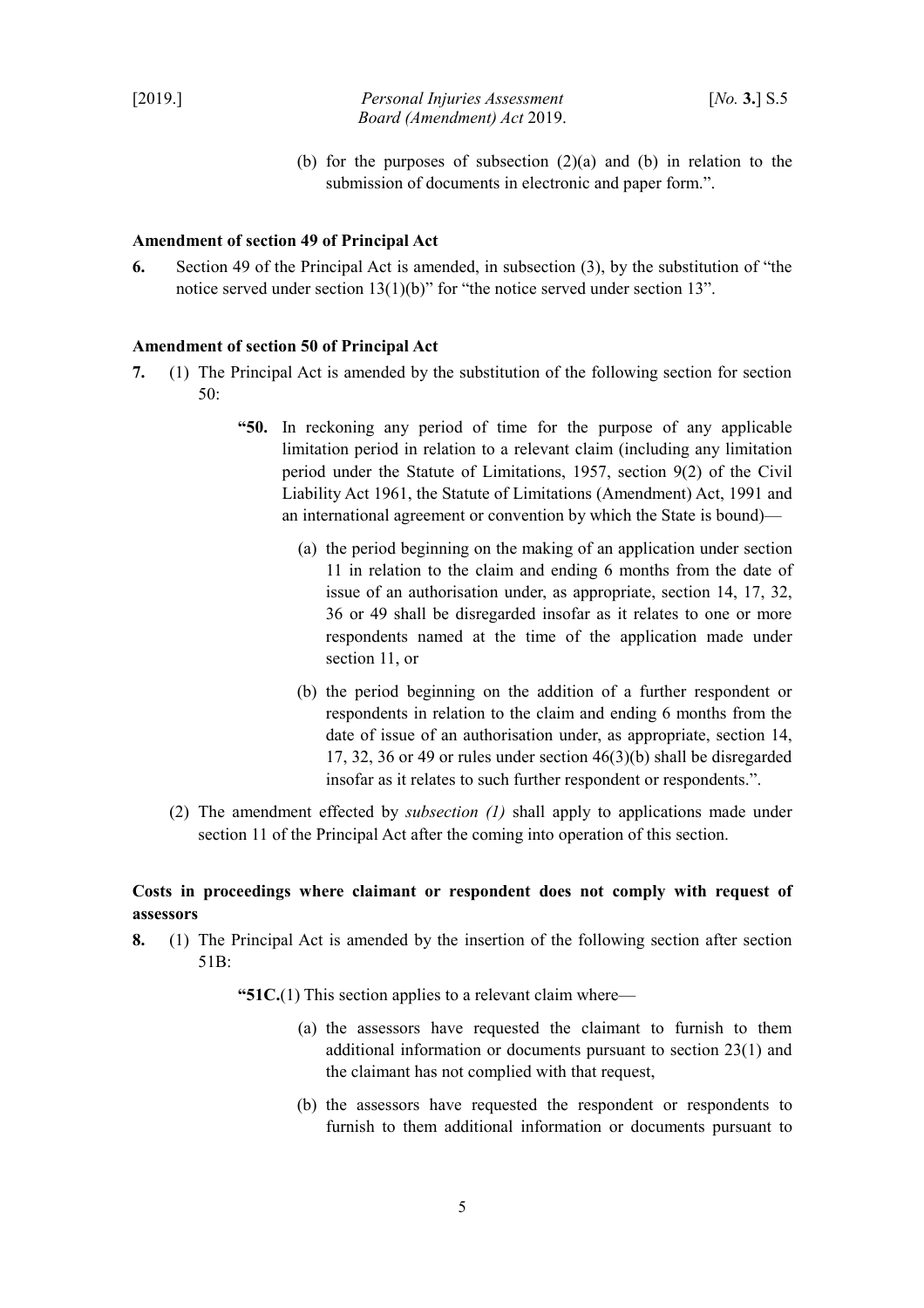section 23(2) and the respondent or respondents has or have not complied with that request,

- (c) the assessors have requested the claimant or the respondent or respondents to provide assistance to retained experts or furnish information or documents or co-operate with those experts pursuant to section 23(4) and the claimant or the respondent or respondents, as appropriate, has or have not complied with that request, or
- (d) the assessors have requested the claimant to submit himself or herself to a medical examination pursuant to section 24(2) and the claimant has not submitted himself or herself to the medical examination.
- (2) If as respects a relevant claim to which this section applies, a claimant brings proceedings in accordance with this Act, the court may, in its discretion, taking into account any failure to comply or submit in the manner specified in subsection (1) and all other relevant circumstances, order that—
	- (a) no award of costs nor any other order providing for payment of costs may be made—
		- (i) in favour of the claimant where subsection  $(1)(a)$  or  $(1)(d)$ applies,
		- (ii) in favour of the defendant or defendants where subsection  $(1)(b)$ applies, or
		- (iii) in favour of the claimant or the defendant or defendants, as appropriate, where subsection  $(1)(c)$  applies,
	- (b) the claimant pay all or a portion of the costs of the defendant or defendants where subsection  $(1)(a)$ ,  $(c)$  or  $(d)$  applies, or
	- (c) the defendant or defendants pay all or a portion of the costs of the claimant where subsection (1)(c) applies.
- (3) This section applies notwithstanding section 51.".
- (2) The amendment effected by *subsection (1)* shall apply to—
	- (a) an application under section 11 of the Principal Act made on or after the date on which this section comes into operation, and
	- (b) an application under section 11 of the Principal Act made before the date on which this section comes into operation, where—
		- (i) the assessors have not, before that date, requested the claimant to furnish to them additional information or documents pursuant to section 23(1) of the Principal Act,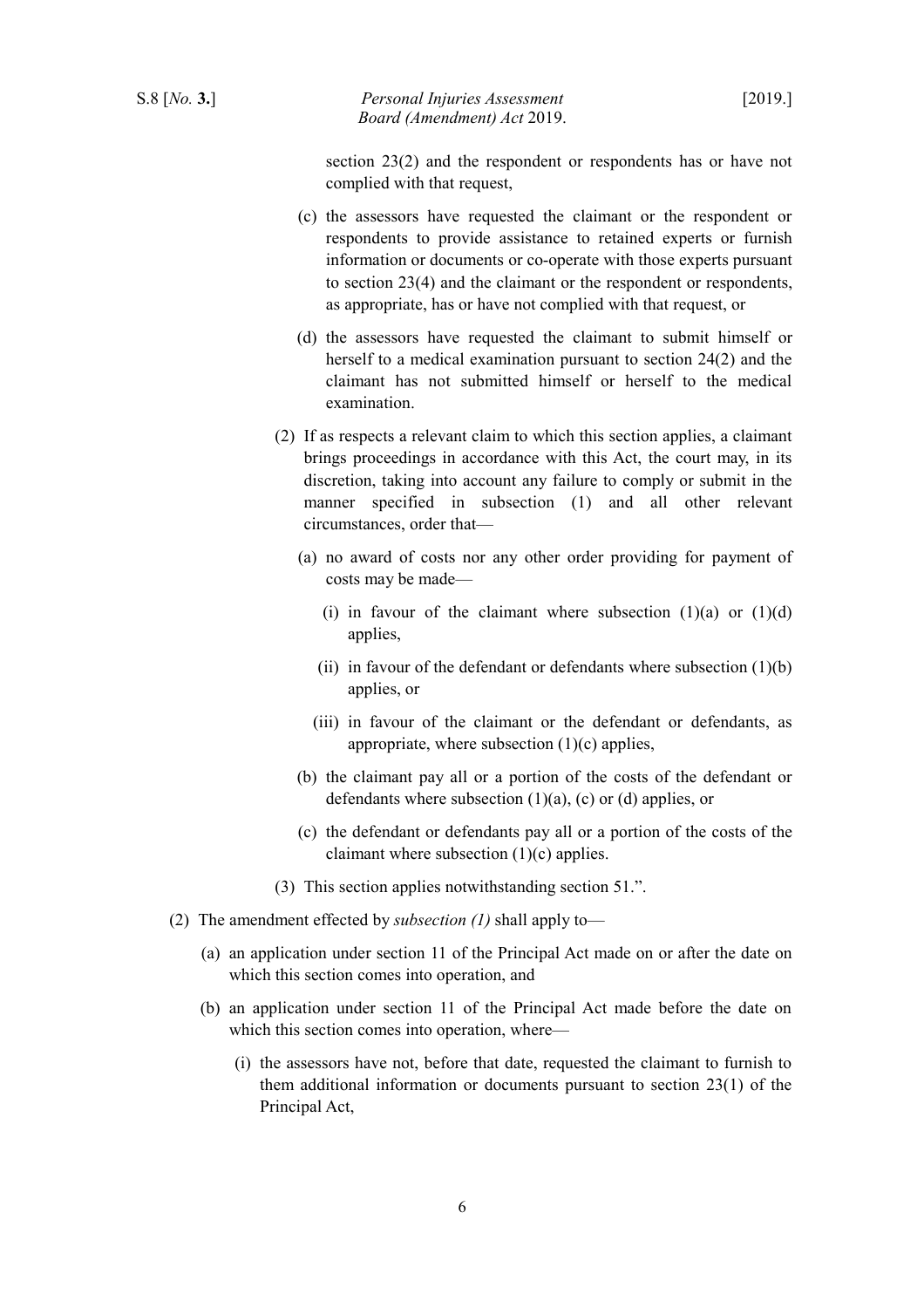- (ii) the assessors have not, before that date, requested the respondent or respondents to furnish to them additional information or documents pursuant to section 23(2) of the Principal Act,
- (iii) the assessors have not, before that date, requested the claimant or the respondent or respondents to provide assistance to retained experts or furnish information or documents or co-operate with those experts pursuant to section 23(4) of the Principal Act, or
- (iv) the assessors have not, before that date, requested the claimant to submit himself or herself to a medical examination pursuant to section 24(2) of the Principal Act.

#### <span id="page-8-2"></span>**Amendment of section 54 of Principal Act**

- **9.** Section 54 of the Principal Act is amended, in subsection (1), by the insertion of the following paragraph after paragraph (b):
	- "(ba) to review from time to time the Book of Quantum and at least once every 3 years to prepare and publish a revised Book of Quantum,".

#### <span id="page-8-1"></span>**Amendment of section 54A of Principal Act**

- **10.** Section 54A of the Principal Act is amended—
	- (a) in subsection (1), by the substitution of "paragraph  $(b)$ ,  $(ba)$ ,  $(c)$ ,  $(d)$  or  $(e)$  of section 54(1)" for "section 54(1)(c)", and
	- (b) by the insertion of the following subsections after subsection (2):
		- "(3) A person who, without reasonable cause, contravenes subsection (2) is guilty of an offence.
		- (4) The court in which a conviction for an offence under this section is recorded or affirmed may order that the person convicted shall remedy the breach of this section in respect of which that person was convicted.".

## <span id="page-8-0"></span>**Amendment of section 56 of Principal Act**

- **11.** Section 56 of the Principal Act is amended by the substitution of the following subsection for subsection (5):
	- "(5) Of the members of the Board—
		- (a) one shall be a person nominated for such appointment by Insurance Ireland (or any successor of it), and
		- (b) one shall be an employee of the Central Bank of Ireland nominated for such appointment by the Governor of the Central Bank of Ireland.".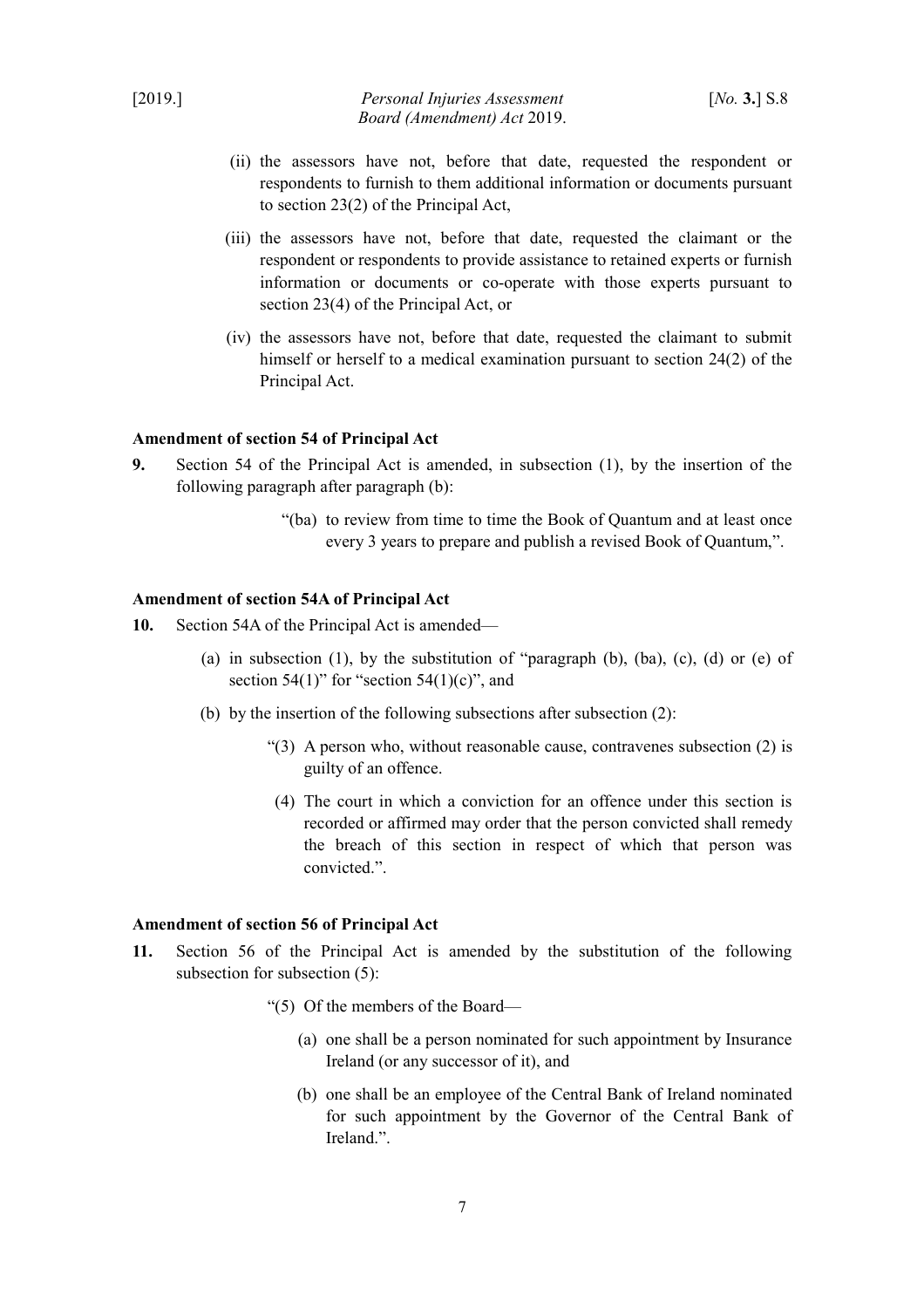#### <span id="page-9-1"></span>**Amendment of section 57 of Principal Act**

- **12.** Section 57 of the Principal Act is amended—
	- (a) in subsection (6), by the substitution of "Subject to subsection (7), a member of the Board" for "A member of the Board", and
	- (b) by the insertion of the following subsections after subsection  $(6)$ :
		- "(7) A person who is re-appointed to the Board in accordance with subsection (6) shall not hold office for periods the aggregate of which exceeds 10 years.
		- (8) Where a member of the Board is—
			- (a) nominated as a member of Seanad Éireann,
			- (b) elected as a member of either House of the Oireachtas or to be a member of the European Parliament,
			- (c) regarded pursuant to Part XIII of the Second Schedule to the European Parliament Elections Act 1997 as having been elected to that Parliament, or
			- (d) elected or co-opted as a member of a local authority,

he or she shall thereupon cease to be a member of the Board.

(9) A person who is for the time being entitled under the Standing Orders of either House of the Oireachtas to sit therein or who is a member of the European Parliament or of a local authority shall, while he or she is so entitled or is such a member, be disqualified for membership of the Board.".

#### <span id="page-9-0"></span>**Remittance by Board of moneys to Minister**

- **13.** The Principal Act is amended by the insertion of the following section after section 74:
	- **"74A.**(1) The Minister, with the consent of the Minister for Public Expenditure and Reform, may from time to time authorise the Board to retain a specified sum of money for the purposes of expenditure by the Board in the performance of its functions.
		- (2) The sum specified for the purposes of subsection (1) shall be determined by the Minister having regard to the operational, capital and contingency costs of the Board.
		- (3) The Minister, with the consent of the Minister for Public Expenditure and Reform, may from time to time request the Board to remit to the Minister any moneys held by the Board in excess of those authorised to be retained under subsection (1).
		- (4) The Board shall comply with a request under subsection (3).